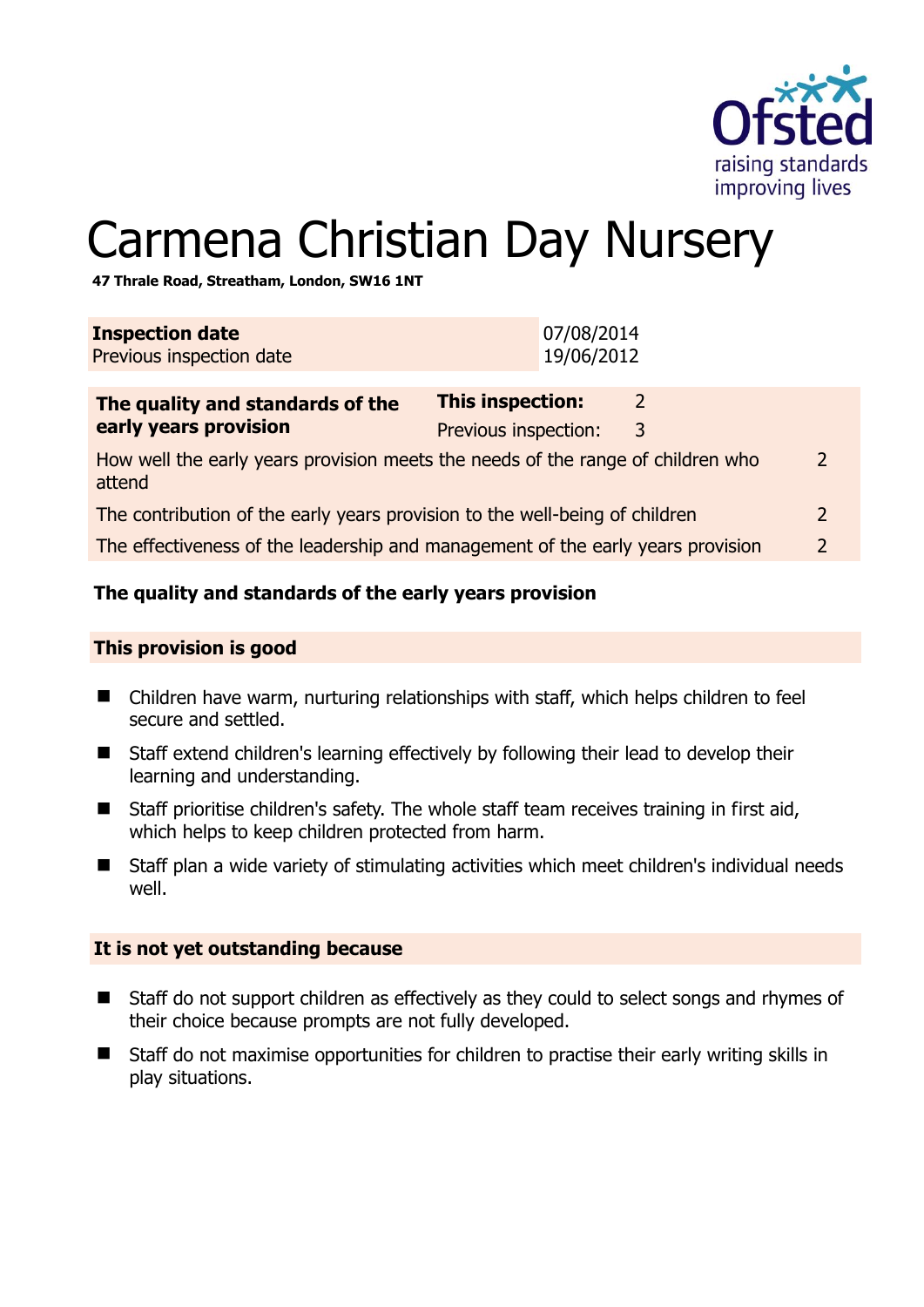### **Information about this inspection**

Inspections of registered early years provision are:

- $\blacksquare$  scheduled at least once in every inspection cycle the current cycle ends on 31 July 2016
- scheduled more frequently where Ofsted identifies a need to do so, for example where provision was previously judged inadequate
- **•** brought forward in the inspection cycle where Ofsted has received information that suggests the provision may not be meeting the legal requirements of the Early Years Foundation Stage or where assessment of the provision identifies a need for early inspection
- **•** prioritised where we have received information that the provision is not meeting the requirements of the Early Years Foundation Stage and which suggests children may not be safe
- scheduled at the completion of an investigation into failure to comply with the requirements of the Early Years Foundation Stage.

The provision is also registered on the voluntary and compulsory parts of the Childcare Register. This report includes a judgment about compliance with the requirements of that register.

#### **Inspection activities**

- $\blacksquare$ The inspector carried out a joint observation with the manager of an adult led group activity.
- The inspector observed interaction between staff and children in the indoor and outdoor areas.
- The inspector tracked the progress of several children.
- $\blacksquare$ The inspector sampled a range of documentation and held a discussion with management.
- The inspector spoke to parents, staff and children and considered their views.

**Inspector** 

Jennifer Beckles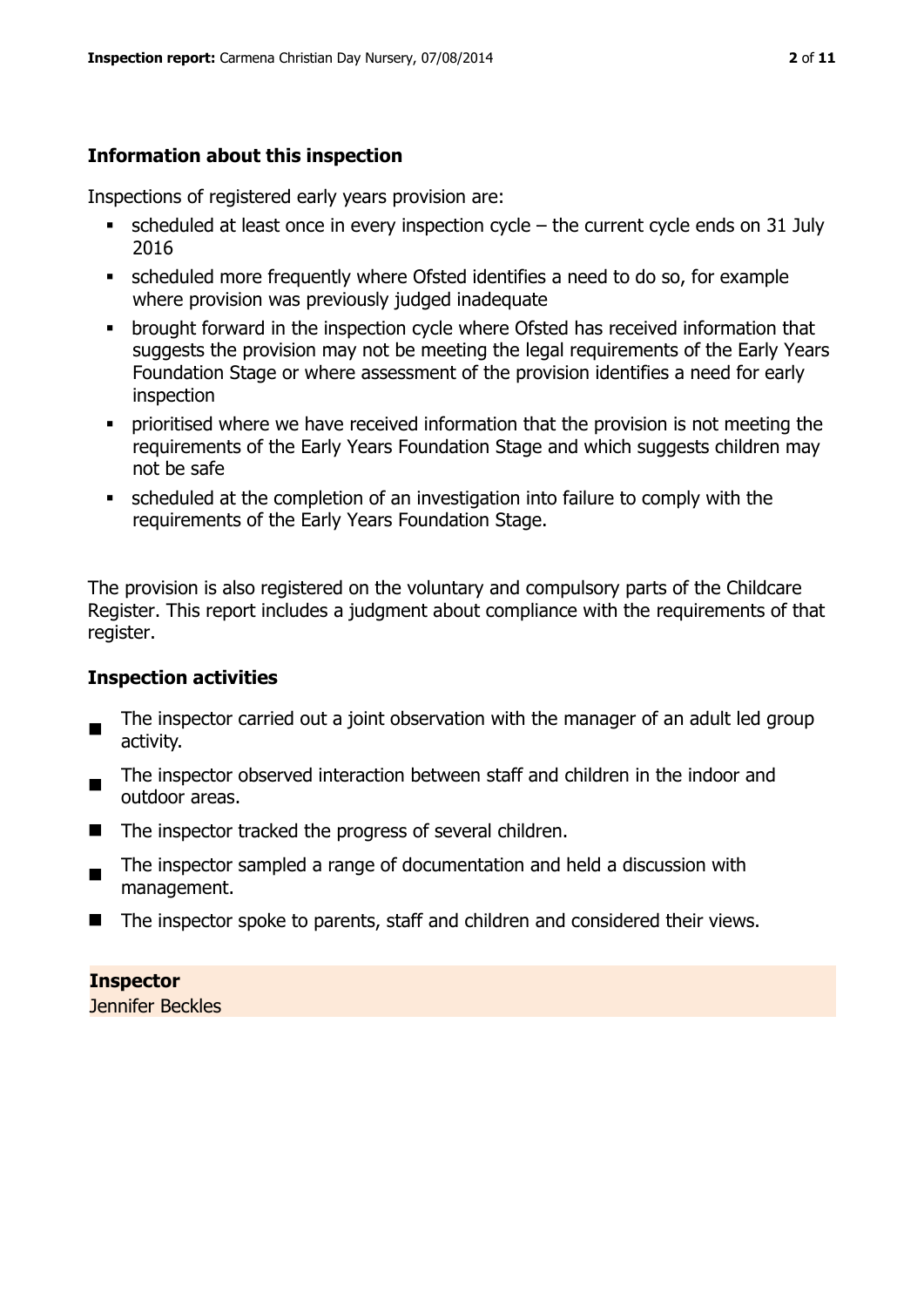### **Full report**

#### **Information about the setting**

Carmena Christian Day Nursery registered in 1990. It is run by an individual proprietor and operates from a house situated in Streatham, in the London Borough of Wandsworth. There is an enclosed outdoor area that is used for outdoor play. The nursery is registered on the Early Years register and on both parts of the Childcare Register. It operates from 8.00am to 6.00pm Monday to Friday throughout the year, except for the public bank holiday closures, and a week's closure at Christmas. There are currently 41 children in the early years range on roll. The nursery receives funding for free early years educations for children aged two, three and four years. The nursery supports children with special educational needs and/or disabilities. The nursery employs a team of nine staff who work directly with the children, including the manager all of whom are appropriately qualified in early years. The manager holds qualified teacher status; one staff member holds a level 4 qualification, and seven staff members hold level 3 qualifications.

#### **What the setting needs to do to improve further**

#### **To further improve the quality of the early years provision the provider should:**

- **If the study develop ways of supporting children's free song choices from a wide variety of Languisty** songs and rhymes
- develop further opportunities for children to practise their early writing skills in play situations.

#### **Inspection judgements**

#### **How well the early years provision meets the needs of the range of children who attend**

Staff meet children's learning and development needs well in this organised nursery. They plan well by providing activities that link to children's interests and skills and which cover areas of learning effectively. As a result, children make good progress. Staff cater well for the different ways that children learn by providing children with the choice of playing indoors and outdoors. Staff provide structure to children's learning through adult-led activities. Additionally, children create their own play by freely selecting resources of their choice. This supports children's independence well. Staff support children's learning effectively through regular visits from people who work in the local community, such as dentists and fire officers who talk about their role in helping others.

Staff encourage children to develop small muscle control as they use scissors to skilfully cut out pictures from old magazines. Older children recognise their names on their pegs and several know how to write their names independently. Staff teach children about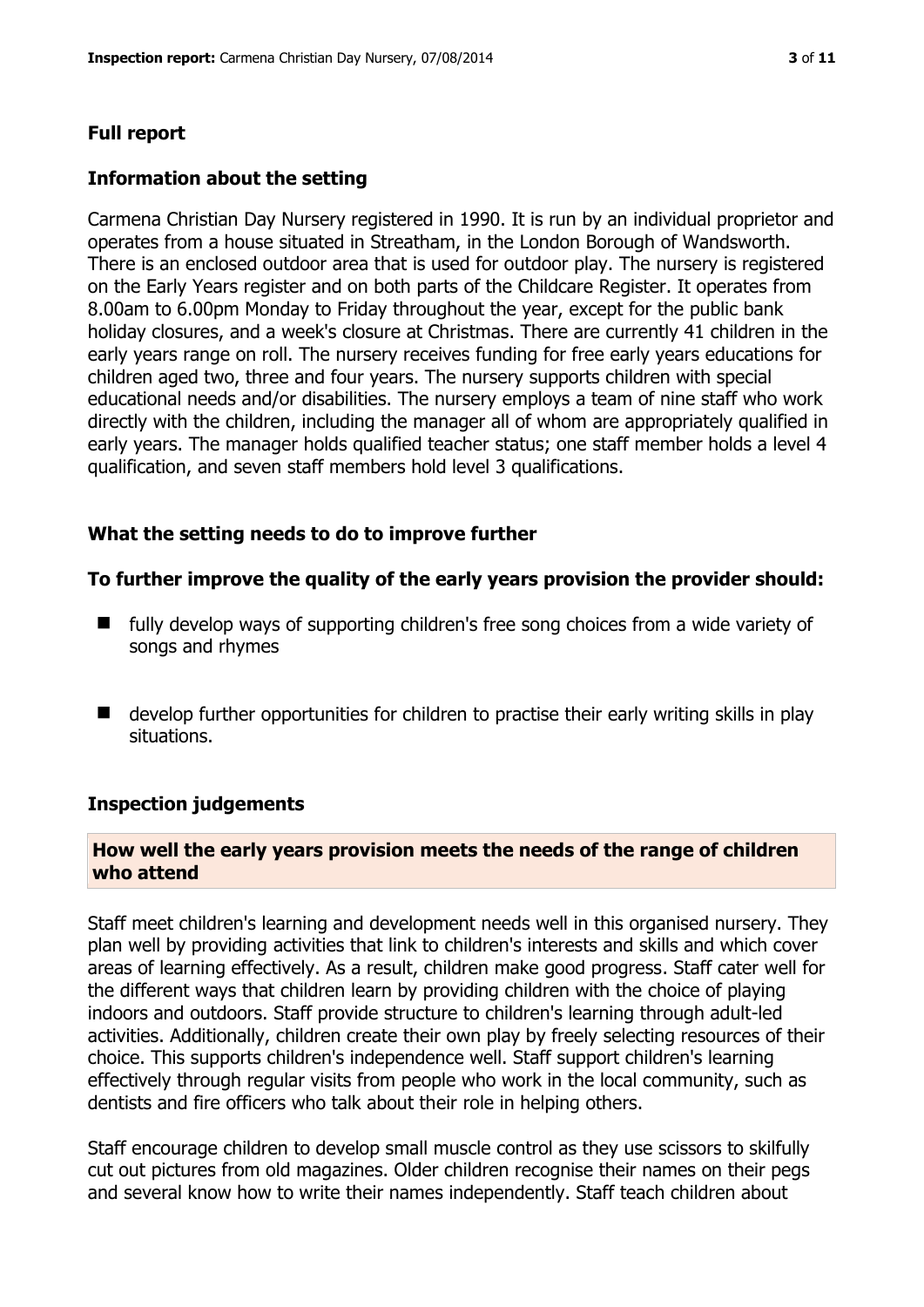letters and sounds as children complete alphabet puzzles which supports their early literacy skills. Staff teach children how to make simple patterns using coloured pegs and boards and children create their own designs. This supports children's early mathematical skills. Staff count the number of bricks with children that they use to create towers, which helps to secure children's counting skills. Children enjoy imitating adult roles in the roleplay area and practise their language skills as they converse with each other. However, opportunities for children to practise their early writing skills in play situations, such as role-play are not fully developed. Staff encourage children to take turns to speak and listen during group discussion times. Children explore the texture of paint and create recognisable pictures. Staff talk to children about their pictures and teach children new vocabulary for different body parts that children have painted. Generally, these experiences provide children with good skills for later use in school.

Staff follow the lead of children well and extend their learning. Children decide to create a story about dolls needing to wear sun cream to go out into the sun. They decide to extend their story by saying that the dolls had become unwell. This leads to a good discussion between staff and children about the role of the doctor and medicine. Staff teach children new vocabulary and develop their understanding of the world well. Children enjoy exploring the sounds of bottles containing different materials. Staff teach children the difference between 'loud' and 'soft' sounds which supports their language development. Although staff respond readily to children's suggestions for songs to sing, children's choices are often repetitive and limited because they often cannot remember the names of songs and there are no prompts available to remind them. Babies enjoy exploring water by splashing and blowing foam bubbles around the nursery. Staff teach babies the names of different objects and fluids, such as 'water' and 'bucket', and this supports their language development. Young children explore different textures of a range of natural and manufactured materials. Staff talk to babies about the differences in texture and use words, such as 'rough' and 'smooth' to expand babies' vocabulary.

Children make strong progress in their physical development. They practise their climbing skills as they ascend a climbing wall. Staff talk to the children about moving in different ways, such as crawling, as they move across large and small frames. Staff teach children to throw and catch using bean bags and to jump into hoops. This helps children to develop good physical coordination skills. Staff provide a wide range of outdoor learning opportunities, overall. They plant and grow vegetables with children, which supports their understanding of where food comes from. Staff talk to children about different mini-beasts they discover under damp logs and this supports children's understanding of the world. Staff respond well to children's observations and extend their learning. For instance, children ask why it is not sunny anymore, and staff explain to children that the sun has moved behind a cloud.

Staff provide good support for children with special educational needs and/or disabilities. They liaise with parents and community health professionals to devise activities and resources to meet the individual needs of children. Staff monitor the progress of children effectively. They carry out regular observations from which they derive children's next steps for learning. This helps to ensure that staff meet the needs of children well.

Staff provide good opportunities for parents to take part in their children's learning. They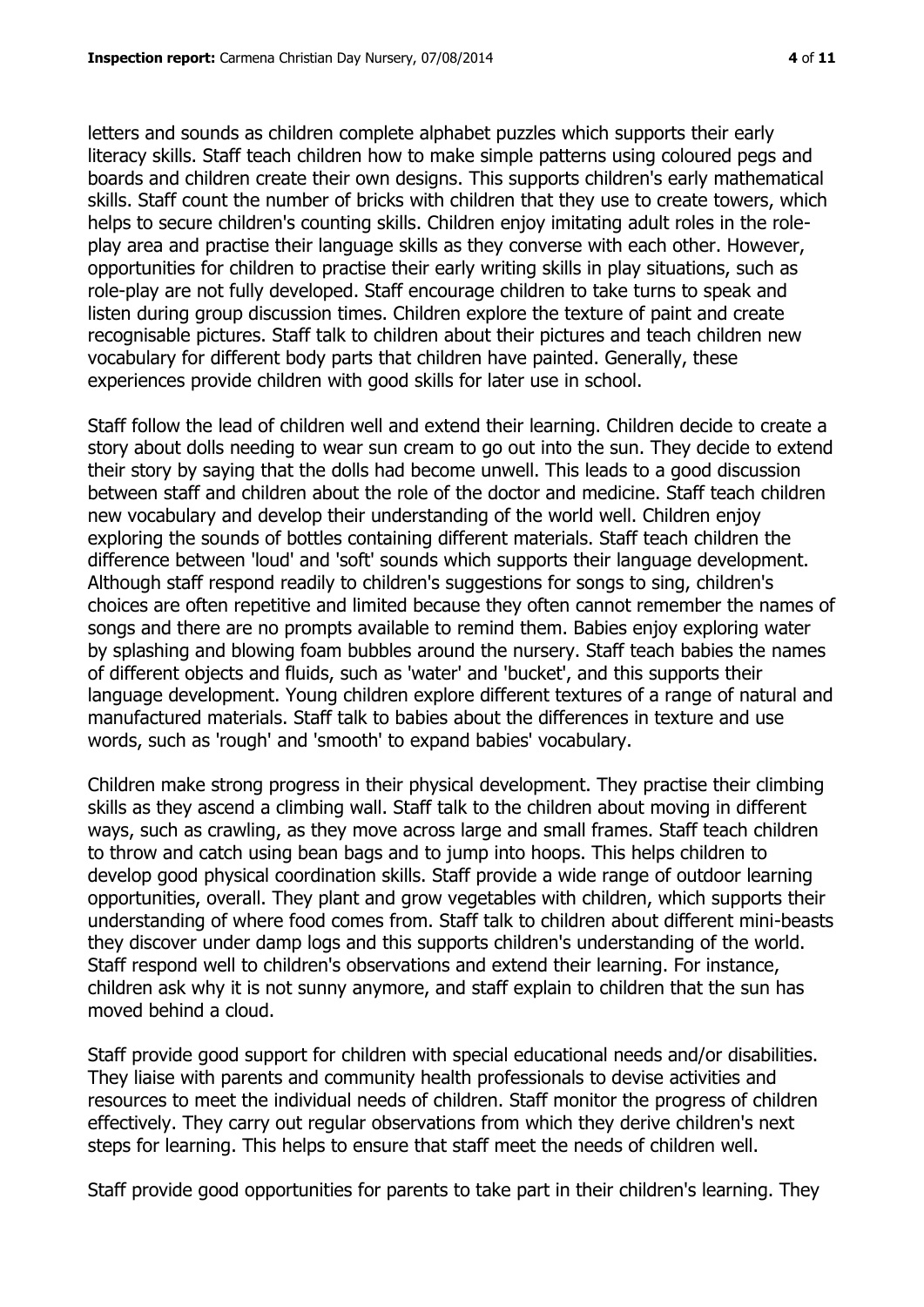give parents storybooks to share with their children to support children's early literacy skills. Parents also share observations of their children with staff in daily communication books or through daily informal interaction. This helps staff to build a complete picture of children so that their needs are met well though activities. Staff provide regular written reports for parents. This keeps them up to date on their children's progress. Staff carry out progress checks for two-year-old children and provide written summaries to parents. This also helps to keep parents informed of their children's development.

#### **The contribution of the early years provision to the well-being of children**

Children have very warm, trusting relationships with staff, which supports their feelings of security and confidence. Staff know children well and provide activities linked to their preferences. This is because staff find out about children's likes and dislikes when they first arrive at the nursery. Staff are careful to find out about the home routines of babies and incorporate this into nursery practice. As a result, children settle well and feel safe.

The nursery is welcoming and resourced effectively, overall, which supports children's well-being. It also enables them to select resources of their choice, supporting their independence and free choice. Children behave in safe ways because staff teach them about road safety to help ensure their safety when out on trips. Staff encourage children to assess small risks for themselves, which they do as they climb small mounds in the garden. They teach children how to move around the nursery in safe ways, such as by holding onto the handrail as they climb stairs. Staff talk to children about why they need to wear sun cream and hats in very hot weather and this encourages children to behave in safe ways in the sun. They encourage children to develop a sense of responsibility by giving them small tasks. For instance, staff ask children to give out bowls to others at snack times. This also supports their independence. Children feed themselves competently and use the bathroom independently to wash their hands at suitable times. Children know why they need to wash their hands because staff talk to children about the importance of prevention of infection. Children have good personal hygiene routines. They brush their teeth after eating and use the bathroom to take care of their personal needs. Staff assist younger children, as needed. Staff change nappies in comfortable, sanitised areas and hygienically dispose of nappies. This helps to prevent the spread of infection.

Staff teach children ways to be healthy. They provide nutritious, appetising meals, which cater for special dietary needs. Staff offer children a range of fruit and vegetables and low sugar snacks to support the development of healthy dietary habits. Staff provide children with good opportunities to promote their physical development. They enable children to use the spacious and generally well-resourced outdoor area to get fresh air and to practise their physical skills. Staff manage children's behaviour fairly and calmly. They agree ground rules with children and display the rules. This helps children to be clear about expected behaviour. Staff praise children well and this encourages children to behave in positive ways. As a result, children behave well. Staff teach children about cultural diversity through celebration and discussion of special events, such as Chinese New Year. Staff exchange children's developmental information with local schools to support children who move to school. Staff encourage parents to bring children's school uniforms which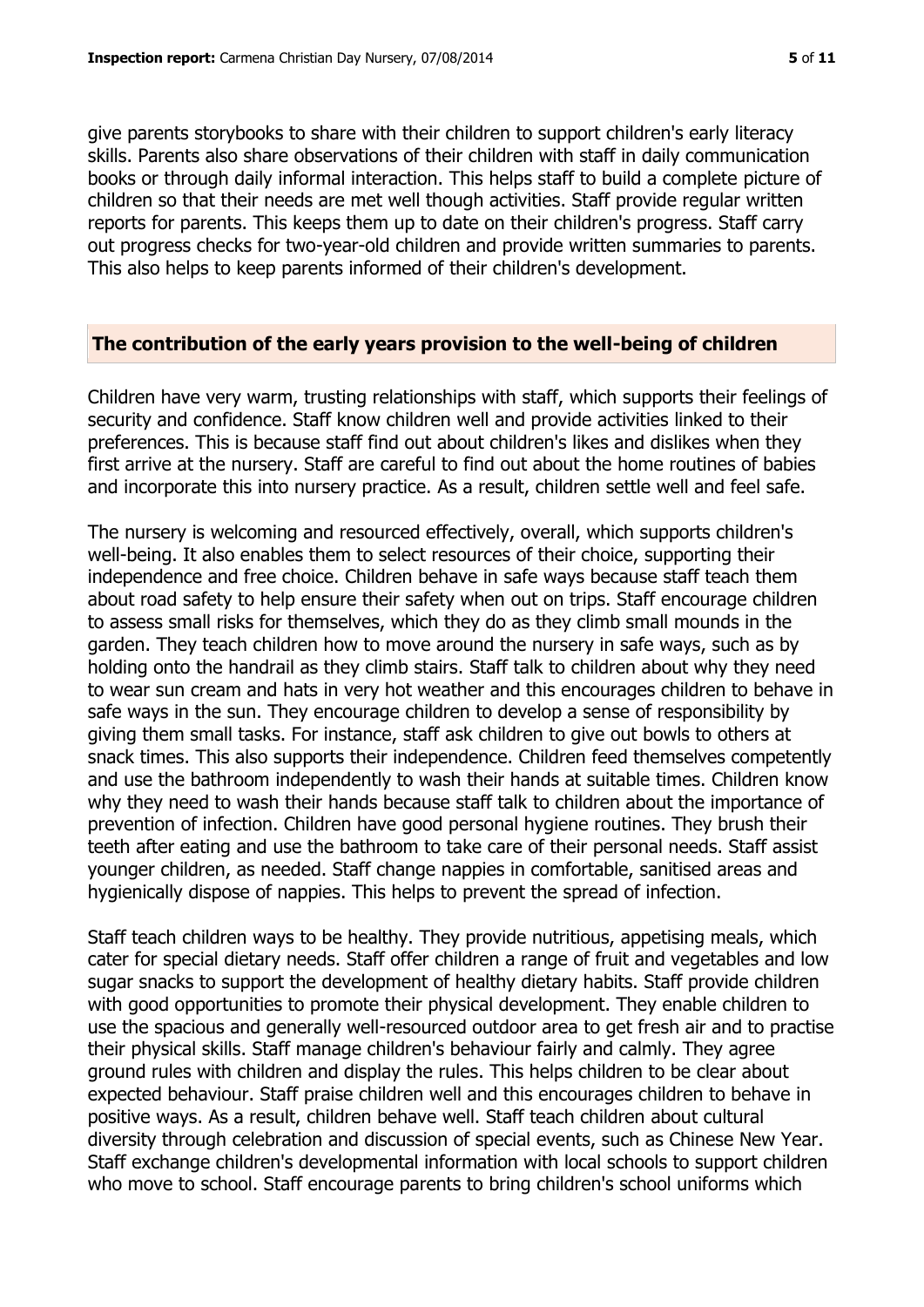they show and discuss with the children, along with other aspects of school life. This helps to prepare children for the move to school. Children who move group rooms at the nursery spend time in new groups before moving. This supports children to settle readily.

#### **The effectiveness of the leadership and management of the early years provision**

Management places a high priority on children's safety. It reviews all policies and procedures to ensure that they reflect current requirements. Management helps to ensure that staff know and implement policies and procedures to keep children safe. For instance, all staff are trained in safeguarding and know the procedures to follow should they be concerned about a child. Additionally, all staff receive first aid training which helps to ensure that staff respond well in emergency situations. The management team carries out thorough checks during staff recruitment and this helps to protect children from harm. Staff carry out risk assessments covering all aspects of the nursery which helps to keep children safe. Management supervises staff regularly and this provides good opportunities for confidential discussion around work related issues. Management offers staff support, such as training and advice, where needed which helps to address any areas of underperformance. Management carries out yearly appraisals to gain insight into the training needs of staff. This has led to staff attending a variety of courses. For instance, staff attended a course on behaviour management, which led to a more consistent approach in the way staff manage children's behaviour.

The management team has an effective way to monitor the quality of staff practice. The deputy manager visits the group rooms regularly and asks staff searching questions about why they are providing certain activities and how those activities meet children's needs. Management reviews learning journals, observations and planning and this helps to highlight any inconsistencies so that these can be rectified. Staff provide good support to children identified as operating below expected levels because their needs are clearly identified through comprehensive tracking of children's development.

Staff work well with others to aid children's progress. They have good links with the local children's centre and staff direct parents to a variety of services. Staff work effectively with local community health professionals, such as speech therapists who offer advice and support on communication and language matters. They work in good partnerships with parents by keeping them informed of their children's progress. Staff also provide good opportunities for parents to take part in their children's learning. Management has clearly identified improvements for the nursery because it evaluates all aspects of the provision. For instance, it plans to enhance the range of outdoor resources for children under two years of age to provide wider learning opportunities. Management has carried out recommendations made from the last inspection. For example, nappy changing takes place in comfortable, hygienic areas and nappies are disposed of suitably. The nursery operates successfully and had good capacity to maintain this.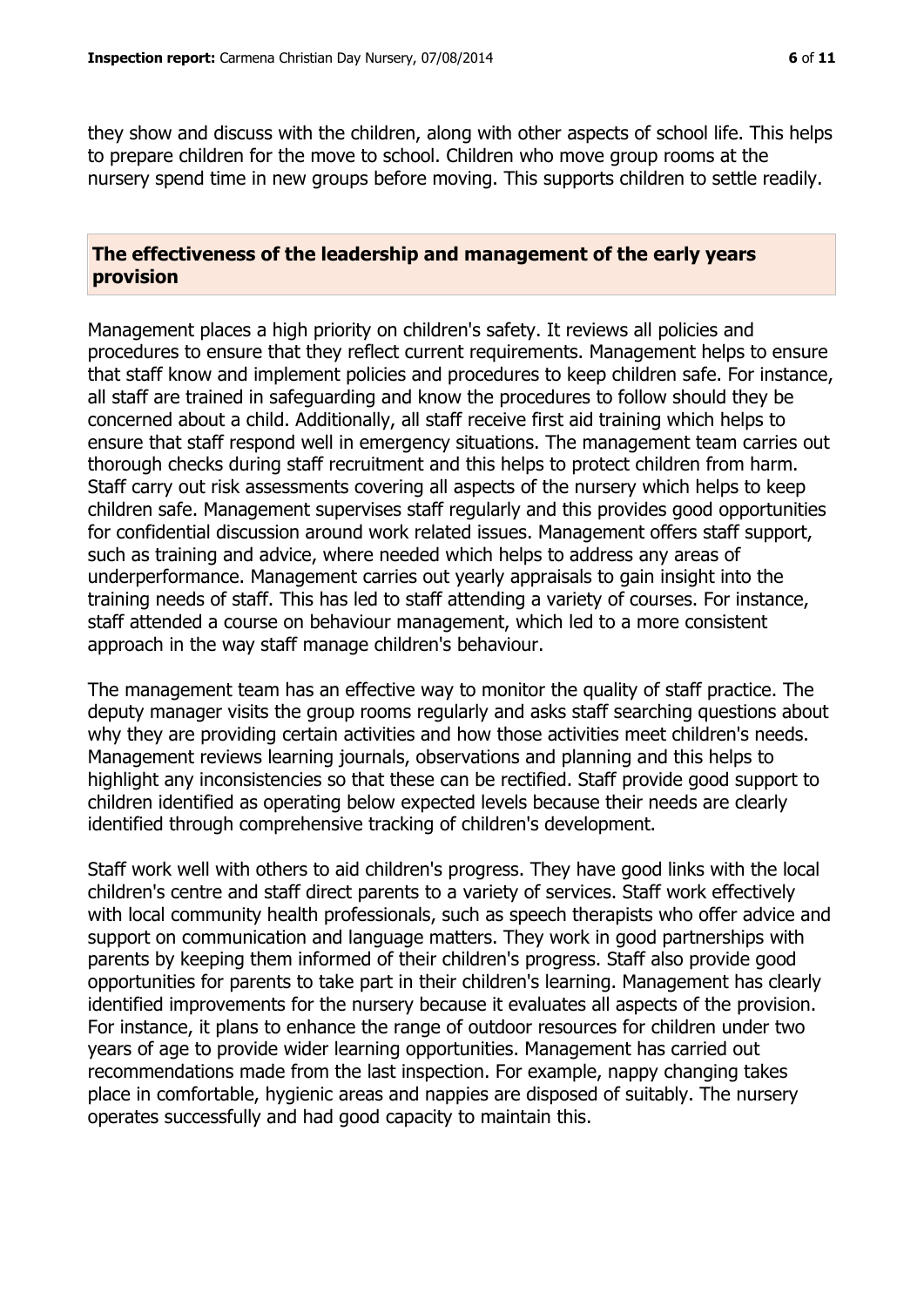## **The Childcare Register**

| The requirements for the compulsory part of the Childcare Register are | Met |
|------------------------------------------------------------------------|-----|
| The requirements for the voluntary part of the Childcare Register are  | Met |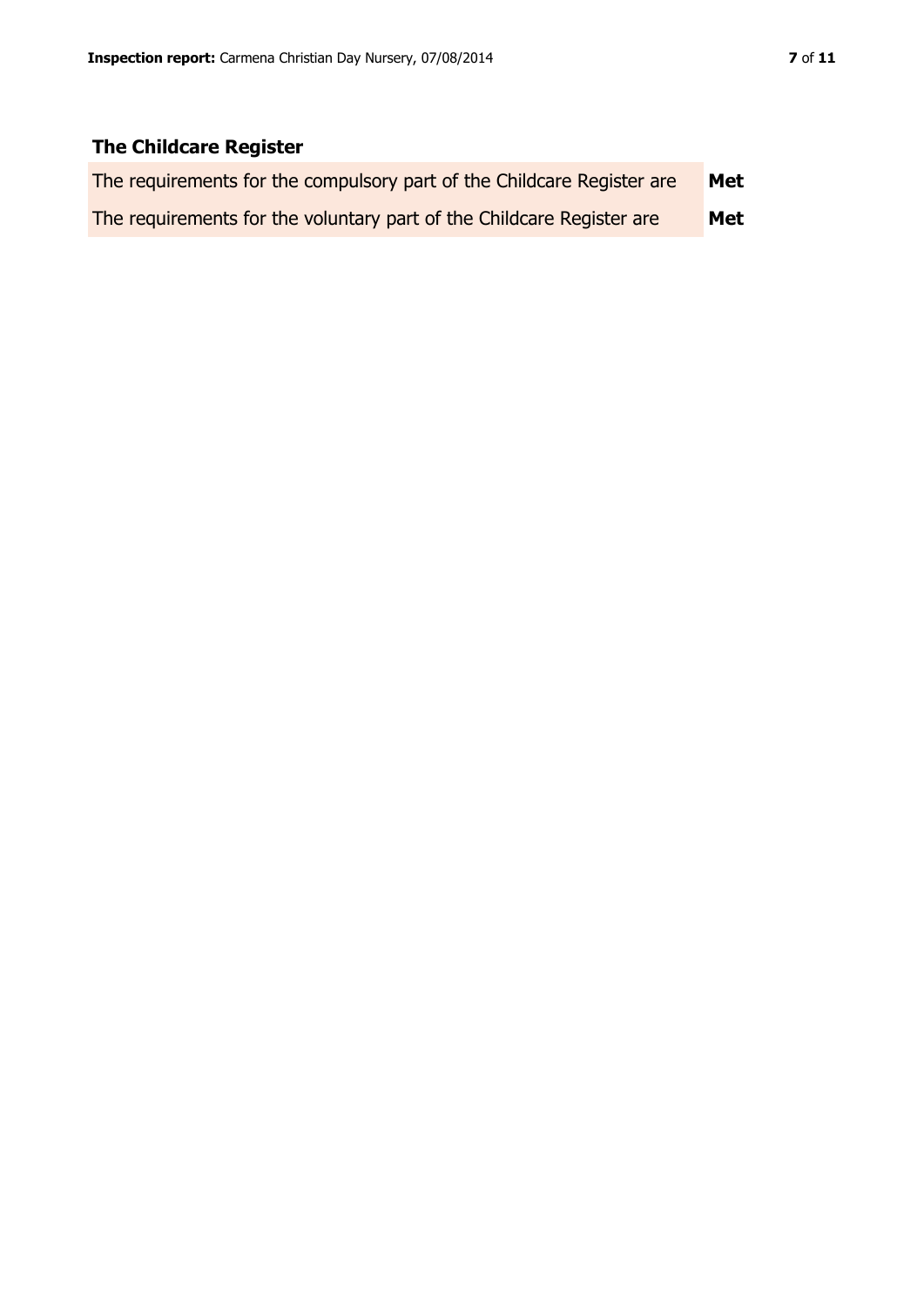# **What inspection judgements mean**

### **Registered early years provision**

| <b>Grade</b> | <b>Judgement</b>        | <b>Description</b>                                                                                                                                                                                                                                                                                                                                                                                |
|--------------|-------------------------|---------------------------------------------------------------------------------------------------------------------------------------------------------------------------------------------------------------------------------------------------------------------------------------------------------------------------------------------------------------------------------------------------|
| Grade 1      | Outstanding             | Outstanding provision is highly effective in meeting the needs<br>of all children exceptionally well. This ensures that children are<br>very well prepared for the next stage of their learning.                                                                                                                                                                                                  |
| Grade 2      | Good                    | Good provision is effective in delivering provision that meets<br>the needs of all children well. This ensures children are ready<br>for the next stage of their learning.                                                                                                                                                                                                                        |
| Grade 3      | Requires<br>improvement | The provision is not giving children a good standard of early<br>years education and/or there are minor breaches of the<br>safeguarding and welfare requirements of the Early Years<br>Foundation Stage. We re-inspect nurseries and pre-schools<br>judged as requires improvement within 12 months of the date<br>of inspection                                                                  |
| Grade 4      | Inadequate              | Provision that is inadequate requires significant improvement<br>and/or enforcement action. The provision is failing to give<br>children an acceptable standard of early years education and/or<br>is not meeting the safeguarding and welfare requirements of<br>the Early Years Foundation Stage. It will be monitored and<br>inspected again within six months of the date of this inspection. |
| Met          |                         | There were no children present at the time of the inspection.<br>The inspection judgement is that the provider continues to<br>meet the requirements for registration.                                                                                                                                                                                                                            |
| Not met      |                         | There were no children present at the time of the inspection.<br>The inspection judgement is that the provider does not meet<br>the requirements for registration.                                                                                                                                                                                                                                |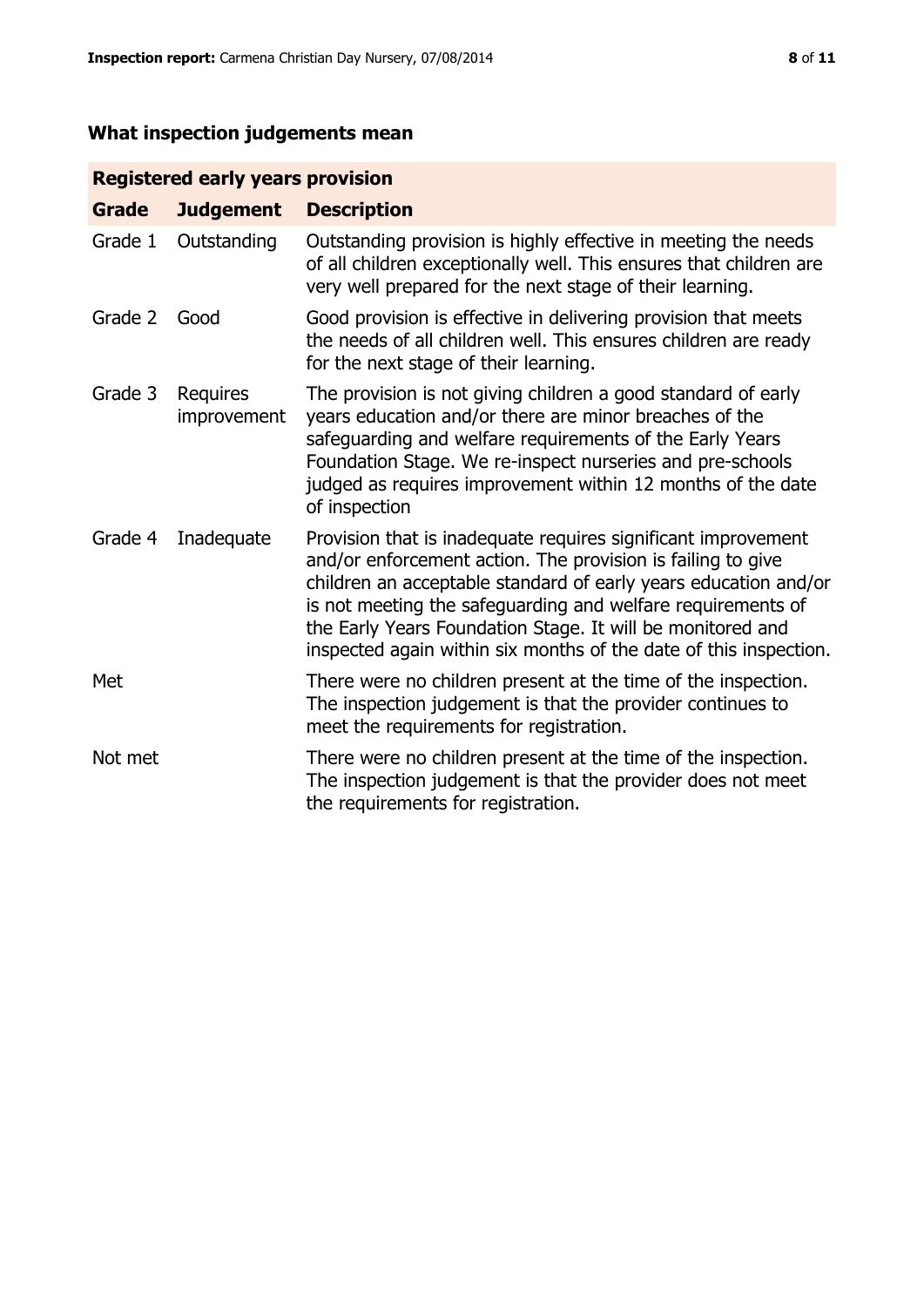#### **Inspection**

This inspection was carried out by Ofsted under sections 49 and 50 of the Childcare Act 2006 on the quality and standards of provision that is registered on the Early Years Register. The registered person must ensure that this provision complies with the statutory framework for children's learning, development and care, known as the Early Years Foundation Stage.

#### **Setting details**

| Unique reference number       | 123109                                    |
|-------------------------------|-------------------------------------------|
| <b>Local authority</b>        | Wandsworth                                |
| <b>Inspection number</b>      | 945019                                    |
| <b>Type of provision</b>      | Full-time provision                       |
| <b>Registration category</b>  | Childcare - Non-Domestic                  |
| Age range of children         | $0 - 8$                                   |
| <b>Total number of places</b> | 43                                        |
| Number of children on roll    | 41                                        |
| <b>Name of provider</b>       | Carmena Day Nursery (Thrale Road) Limited |
| Date of previous inspection   | 19/06/2012                                |
| <b>Telephone number</b>       | 020 8677 8231                             |

Any complaints about the inspection or the report should be made following the procedures set out in the guidance *'Complaints procedure: raising concerns and making complaints* about Ofsted', which is available from Ofsted's website: www.ofsted.gov.uk. If you would like Ofsted to send you a copy of the guidance, please telephone 0300 123 4234, or email enquiries@ofsted.gov.uk.

#### **Type of provision**

For the purposes of this inspection the following definitions apply:

Full-time provision is that which operates for more than three hours. These are usually known as nurseries, nursery schools and pre-schools and must deliver the Early Years Foundation Stage. They are registered on the Early Years Register and pay the higher fee for registration.

Sessional provision operates for more than two hours but does not exceed three hours in any one day. These are usually known as pre-schools, kindergartens or nursery schools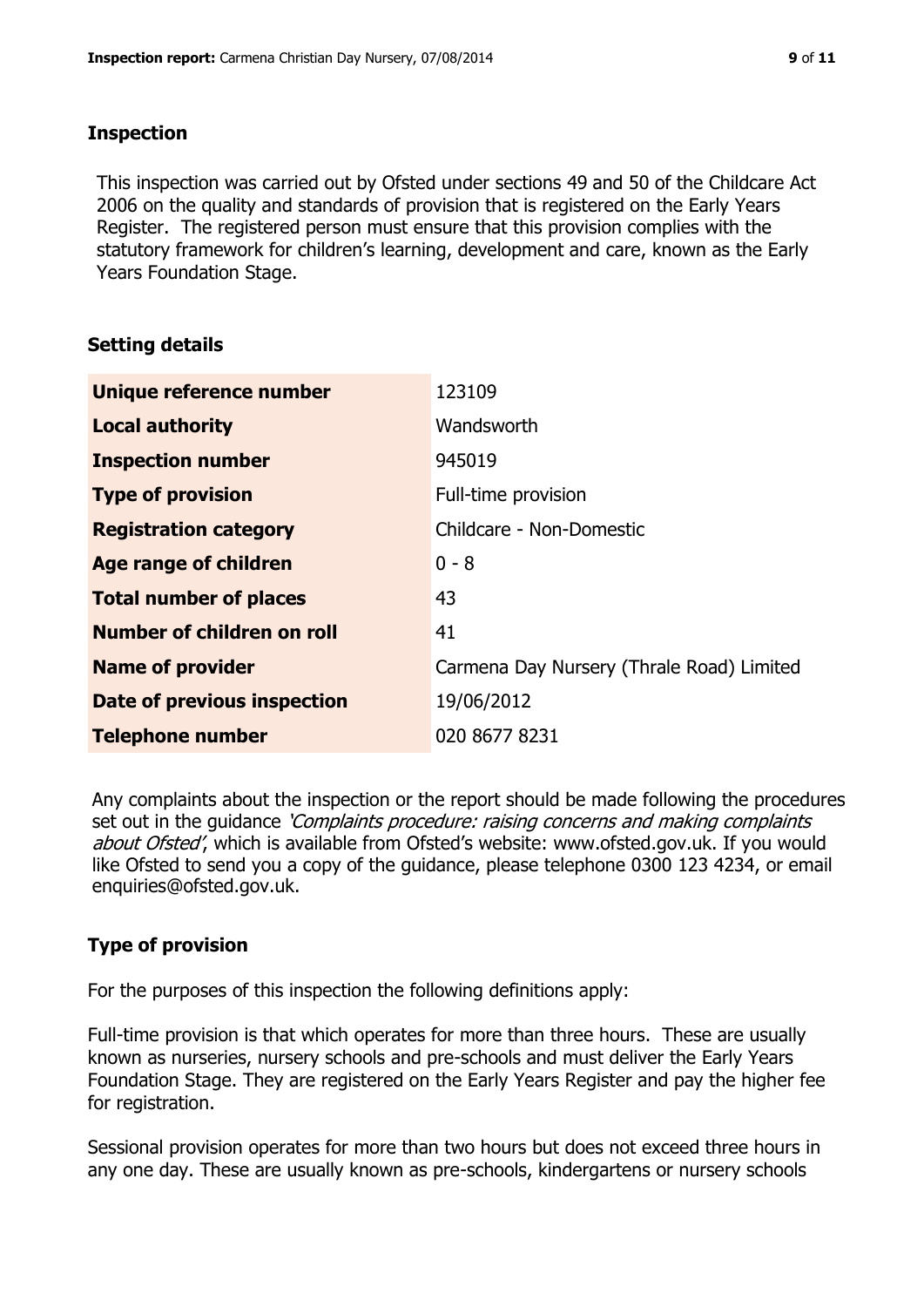and must deliver the Early Years Foundation Stage. They are registered on the Early Years Register and pay the lower fee for registration.

Childminders care for one or more children where individual children attend for a period of more than two hours in any one day. They operate from domestic premises, which are usually the childminder's own home. They are registered on the Early Years Register and must deliver the Early Years Foundation Stage.

Out of school provision may be sessional or full-time provision and is delivered before or after school and/or in the summer holidays. They are registered on the Early Years Register and must deliver the Early Years Foundation Stage. Where children receive their Early Years Foundation Stage in school these providers do not have to deliver the learning and development requirements in full but should complement the experiences children receive in school.